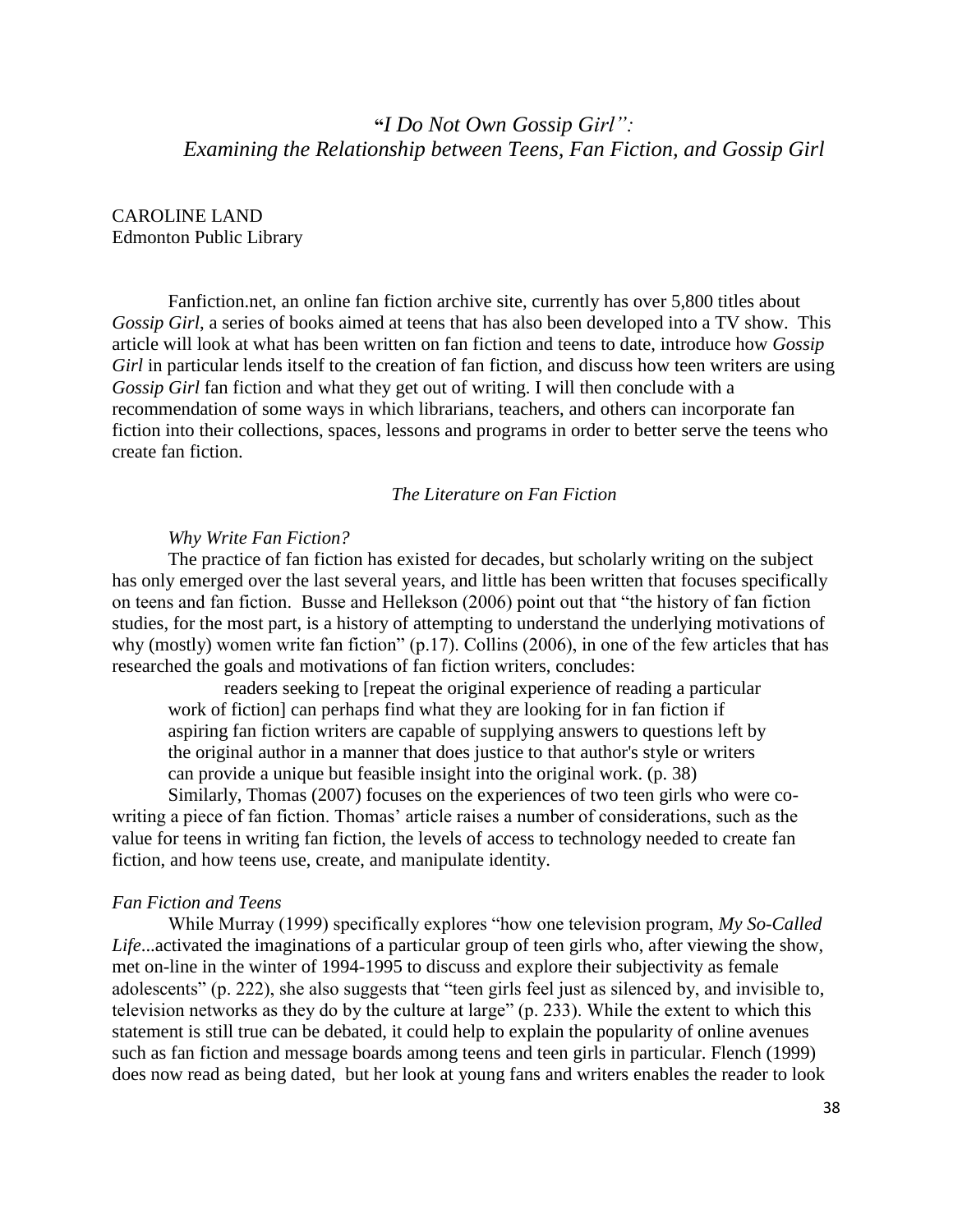back and see what has and has not happened in the decade since it was first published. From her experience in e-mailing young authors of fan fiction, she argues that "students should be informed that Web sites featuring fan-fiction exist and represent a valuable option for young people who crave an opportunity to be heard" (p. 46). She also provides a number of reasons why teachers and librarians should get involved with the promotion of fan fiction for the benefit of young writers. Also on a practical level, Segall (2008) is noteworthy in that the book has been specifically published with teens and young adults in mind. The book carefully and deliberately explores fan fiction and can be used as a resource for new writers.

# *An Introduction to Gossip Girl*

*Gossip Girl* is a series of books that consists of twelve titles, including one prequel. The series also has two spin-off series, *The It Girl* and *Gossip Girl: The Carlyles*. The series is written by Cecily von Ziegesar, but according to Nussbaum (2005), several of the later titles have been written by a ghostwriter. The series follows a year in the lives of a group of high school seniors who live in and around Manhattan"s Upper East Side. There are several central characters in the series, namely Serena, Blair, Nate, Jenny, Vanessa, and Dan. There are also a number of secondary characters that emerge largely as the lovers, rivals, or family members of the main characters.

Another central character is Gossip Girl, an unnamed person who runs a gossip blog detailing the secrets and actions of the citizens of the Upper East Side, especially the series' main characters. Gossip Girl usually gets the first and last words in any book through entries on the *Gossip Girl* blog, gossipgirl.net, which is also the website set up for the book series. A typical blog entry reads as follows:

# **Sightings**

**D** and **V** with their lips locked down by the Seventy-ninth Street boat basin. It"s kind of tragic how long it took them to realize they liked each other. **N** buying red roses for  $J$  – and you didn't think he had a sweet bone in his gorgeous stoner body. **B** and **S** heading into **Bendel's** to pick up their dresses for the **Blackand-White** ball tonight. (von Ziegesar, 2003, p. 1)

The voice of Gossip Girl sometimes also appears as an omniscient narrator who comments on the plot:

> "I love you, too," [Vanessa] whispered, closing [her eyes]. Briefly she considered asking [Dan] again if he wanted to try having sex but she didn"t want to ruin the moment. She"d just have to wait until he was ready, although with Dan that might mean waiting until they were married or something.

26)

Yawn. As if they didn't act like they were already. (von Ziegesar, 2003, p.

Beginning in the fall of 2007, The CW Network began airing *Gossip Girl* as a television series. The program is an hour in length and while some plotlines from the book are followed, the television series has also created its own storylines and characters. The television program has won several Teen Choice Awards as well as being nominated for a 2008 People"s Choice Award for Favourite New TV Drama.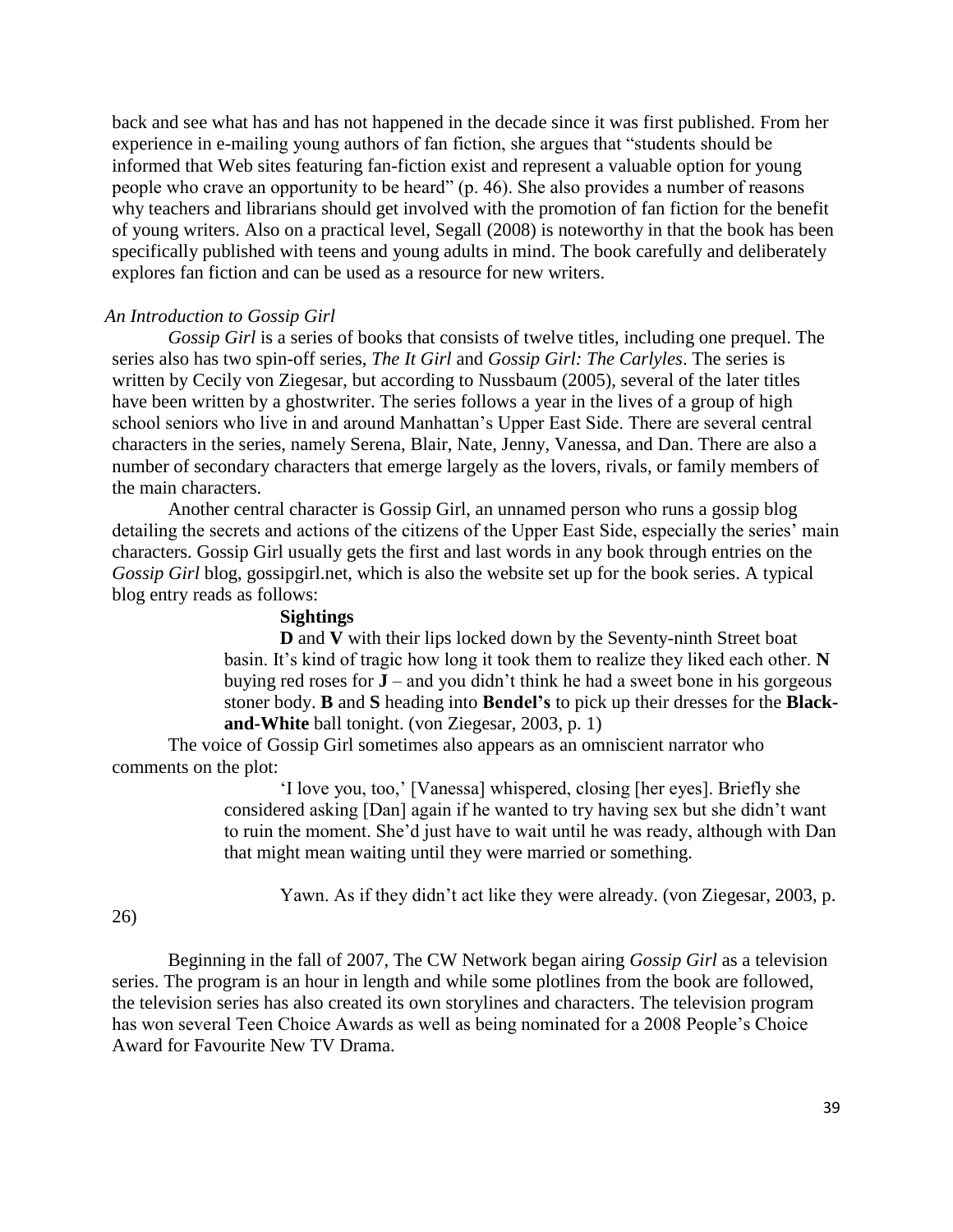#### *Gossip Girl Fan Fiction*

*Gossip Girl* lends itself very well to the creation of fan fiction. It exists both as a book series and as a television series; an audience of both readers and viewers have been exposed to the characters and the plotlines. Additionally, there is a relatively high level of access to the source material. According to Nussbaum (2005), the books have sold millions of copies worldwide and can be found in many bookstores and libraries. The first season of the television show has been released on DVD, and episodes of the current season can be watched in the Unites States at www.cwtv.com and in Canada at www.ctv.ca. Also, *Gossip Girl* has a very high number of characters, including main characters, supporting characters, and incidental characters. Characters are not fully fleshed out in the series, which gives writers of fan fiction a chance to explore these characters on their own terms. Furthermore, the writing in *Gossip Girl* is quite repetitive. Characters are repeatedly described in the same way; Chuck Bass, for example is described in *Gossip Girl* as "handsome, after-shave commercial handsome" (von Ziegesar, 2002, p. 13), *All I Want is Everything* as being "handsome in a dark, after-shave commercial sort of way" (von Ziegesar, 2003, p.10) and in *You Know You Love Me* as "devastatingly handsome, in an after-shave commercial kind of way" (von Ziegesar, 2002, p. 202). While situations, such as romantic pairings, might change, the characters experience very little actual character development. As a result, the characters can easily be picked up and placed in original scenarios by new writers while still appearing to be in a story that is related to *Gossip Girl*.

There are many reasons why a teen may choose to write fan fiction, and *Gossip Girl* fan fiction in particular. The only way to actually know the exact reasons why would involve talking with each individual writer and asking them about their experiences with fan fiction. In looking at the existing *Gossip Girl* fan fiction, however, there does seem to be a number of common experiences among the writers.

In selecting pieces of fan fiction, there were two characteristics required: that they were written by teenagers and that they were about *Gossip Girl*. The following pieces of fan fiction were all found at [www.fanfiction.net](http://www.fanfiction.net/) under the category of "*Gossip Girl.*" All of the writers of these fan fiction stories have identified themselves as teenagers on their fanfiction.net profiles. The stories were located by looking at the profiles of authors who had published *Gossip Girl* stories. For the purposes of this article, I looked at both pieces of fan faction as well as the author"s profile page. I examined the texts of both and observed the content of the story as well as what the author shared about his or her life. From these observations I identified repeated themes, patterns, and benefits of writing that could help to explain why teens would choose to engage in the creation of fan fiction.

# *Creating Their Own World*

*Gossip Girl* fan fiction allows the writer to create a world in which the characters do exactly what they want them to do, as this disclaimer, taken from the fan fiction "Here & Now" demonstrates: "I do not own Gossip girl or any of it's amazing characters. Note: Follows the events of season three final. Georgina's comeback or Chuck getting shot **DID NOT** happen," (xoxoDesireh, 2010). The writer here acknowledges that her version of Gossip Girl is different than the one shown on-screen. Fan fiction allows the writer the chance to have exactly what she wants: Georgina's comeback did not happen and Chuck did not get shot. There are many things in a teen"s life that he or she does not have control over; creating a piece of fan fiction can be seen as exercising their own will over something they would otherwise not be able to control.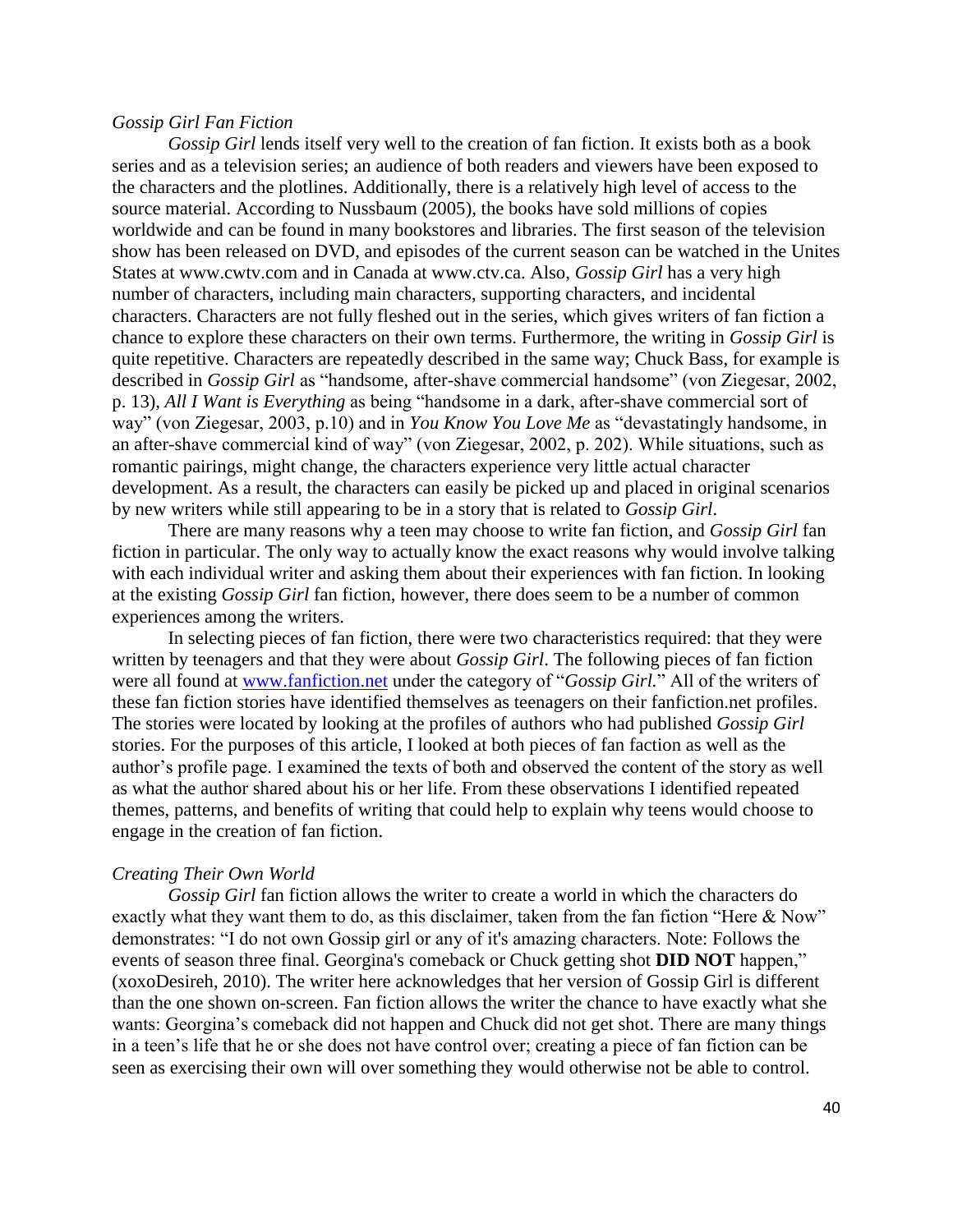One of the criticisms of the *Gossip Girl* series is its use of product placement, particularly as the series is aimed at a readership of teenage girls. A typical passage from a *Gossip Girl* novel reads as follows:

> Mrs. van der Woodsen came in and sat down on the end of the bed. She was wearing a navy blue silk dressing gown by Oscar de la Renta and matching navy blue slippers. Her wavy blond-highlighted hair was pulled up in a loose bun on top of her head, and her pale skin had a pearly sheen from years of using La Mer skin cream. She smelled like Chanel No. 5. (von Ziegesar, 2002, *You Know You Love Me* p.32)

Specific attention is paid to how each character dresses, looks, even smells. There is a definite focus on the external qualities of characters; one way that status is conferred and wealth is determined is through the use of these product names.

Similarly, the fan fiction "The Greatest Day of Blair"s Life or is it?" also includes a passage that makes use of brand names:

> Blair Waldorf stared at herself in the dressing room at Barney"s, making sure that the intentionally-destroyed True Religion jeans she was trying on were flattering enough for her to actually buy them. Yet, before she could check out how they made her butt look, her phone rang from the inside of her Louis Vuitton cherry bag. (Smearedeyeliner, 2005)

The references to Barney"s, True Religion, and Louis Vuiton immediately mark this as a *Gossip Girl* story. This is not accidental, as this passage is also the first one in the story. Using the brands in this way can help the reader to ease into a new reality of *Gossip Girl* by introducing them through a world that they are quite familiar with. This is, though, the only passage in "The Greatest Day of Blair"s Life or is it?" that features any kind of brand name; indeed, many of the fan fictions do not feature brand names or products. This suggests that for the writers of *Gossip Girl* fan fiction, the brands and status symbols of the series are a secondary, or even superfluous, aspect of the stories that are not necessary to include in fan fiction. This could potentially indicate that through leaving out or omitting the brand names, teens are able to take the world of Manhattan"s Upper East Side and turn it into somewhere that looks a lot more like their own world.

### *Making Connections with Fans and Writers*

One *Gossip Girl* fan fiction, "I Know You Want Me," begins with a note from the author: Heya! This is my first fic so I hope you like just the first chapter, I promise it gets better after this but I needed to get this out of the way first. I can't think of anything else to say right now except I don't own any of the characters and so on. Enjoy! (glitterglow, 2005).

The author, glitterglow, is using the introduction and disclaimer to connect with other fans on fanfiction.net. This friendly style extends to her profile where she reveals that her name is Fiona, she is nearly seventeen and that she lives near London, England, among other details about her appearance and personality (glitterglow, 2005). By sharing so much about herself, she moves away from just being a screen name and instead becomes more of an actual person. In establishing herself as an actual person with preferences and a personality, she is making it easier for other online people to connect to her as a writer. The author is learning how to exist as glitterglow and as Fiona at the same time; she is also learning how to manage an online profile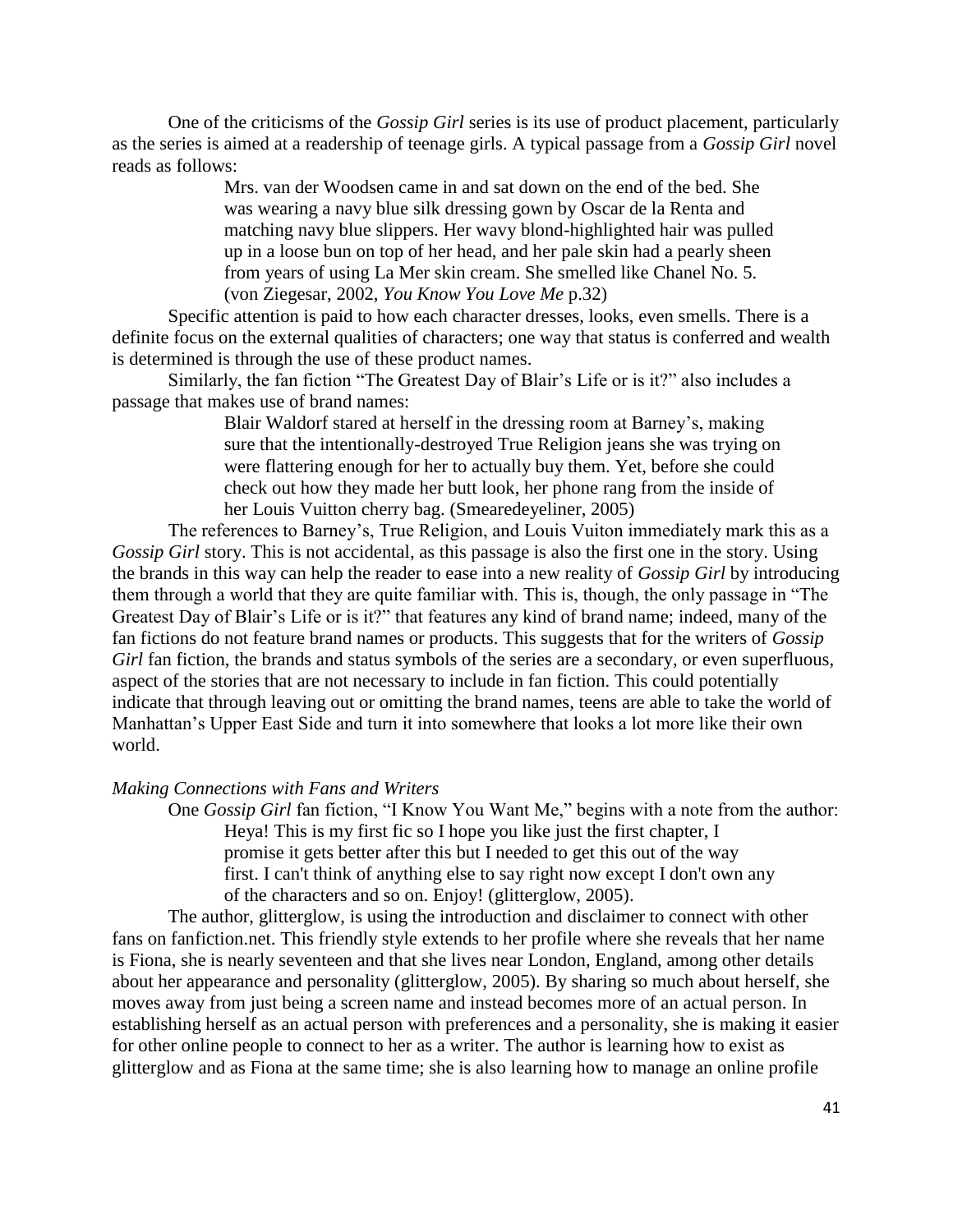that establishes herself online while also protecting some parts of her actual identity.

Similarly, ronXbouillabase, the 14-year old author of several *Gossip Girl* fan fictions, also has an extensive online profile. She lists her favourite books, movies, bands, television shows, and many other preferences, and concludes her profile with the following: "I am a hopeless romantic, a sincere Christian, an irritable babysitter (to my sister), and I love girl-hatesguy scenarios. And now that you know more than you ever wanted to know about me, let's see you NOT check out my stories beneath this paragraph!" (ronXbouillabase, 2008). She has purposely written her profile in such a way as to entice the potential reader, to captivate their attention and attract them into reading her fan fictions. In addition to gaining skills related to writing and developing plot, she is also in a way learning how to market herself as a writer.

The writers of *Gossip Girl* fan fiction are not just getting a chance to connect with other fans of the series – they are getting a chance to connect with other writers. The fan fiction "Here & Now" includes comments that offer constructive feedback:

So I read chapter 1-7 all the way through and didn't have time to review. Sorry!

But now I can give you a proper review for this chapter to make up for it. Firstly so far I'm in love with this story! It's really well written and although the story idea is a little cliche, the way you write it isnt. So that deserves some praise. Firstly, I think Jenny is going to want to keep the baby. I think Rufus was right when he talked to Lily last chapter. As much as Jenny isn't trying to attach herself to the baby she is. And Nate...he's a sweetie. I really think he'll be that support system (and father figure) to her baby. I'd really like to see that. And I love Dan/Serena so seeing them together makes me smile:) I also really like that Dan is being a friend for Blair. And Chuck...I don't know what to sayy. It's just a crapy situation all the way around. Please Update Soon:) (SingYourselftoSleep, 2010).

The reader, who goes by the name of SingYourselftoSleep, is also a teenage girl who, according to her profile, also writes fan fiction for *One Tree Hill* and *The Secret Life of the American Teenager* as well as *Gossip Girl*. In this comment, the reader/fellow writer has offered a plot points to consider as well as encouragement for the developing story. Fan fiction, and the design of fanfiction.net, allows writers the chance to connect to other writers all over the world; the critique of their own work and the critiquing of others will help them to develop as writers.

## *Instant Feedback*

One of the central features of fanfiction.net is that once a story has been published, or uploaded, readers can immediately begin to leave comments on the fiction. "Here & Now" was updated on July 8, 2010, and on that same day the following comment appeared, directly relating to what had just been published:

So I hate allison. And I'm so glad that Lily is being there for Jenny in a way her mother can't be. good riddence lady, you're a complete bitch. And the DS reunion made me smile really big:) They're my ship and Ilovethem. ahaha And I can't believe Vanessa would tell him via phone but at least people

are starting to know. And the story is going to start moving along:) wooo-hooo.

Can't wait for more. Update Soon. (SingYourselfToSleep, 2010).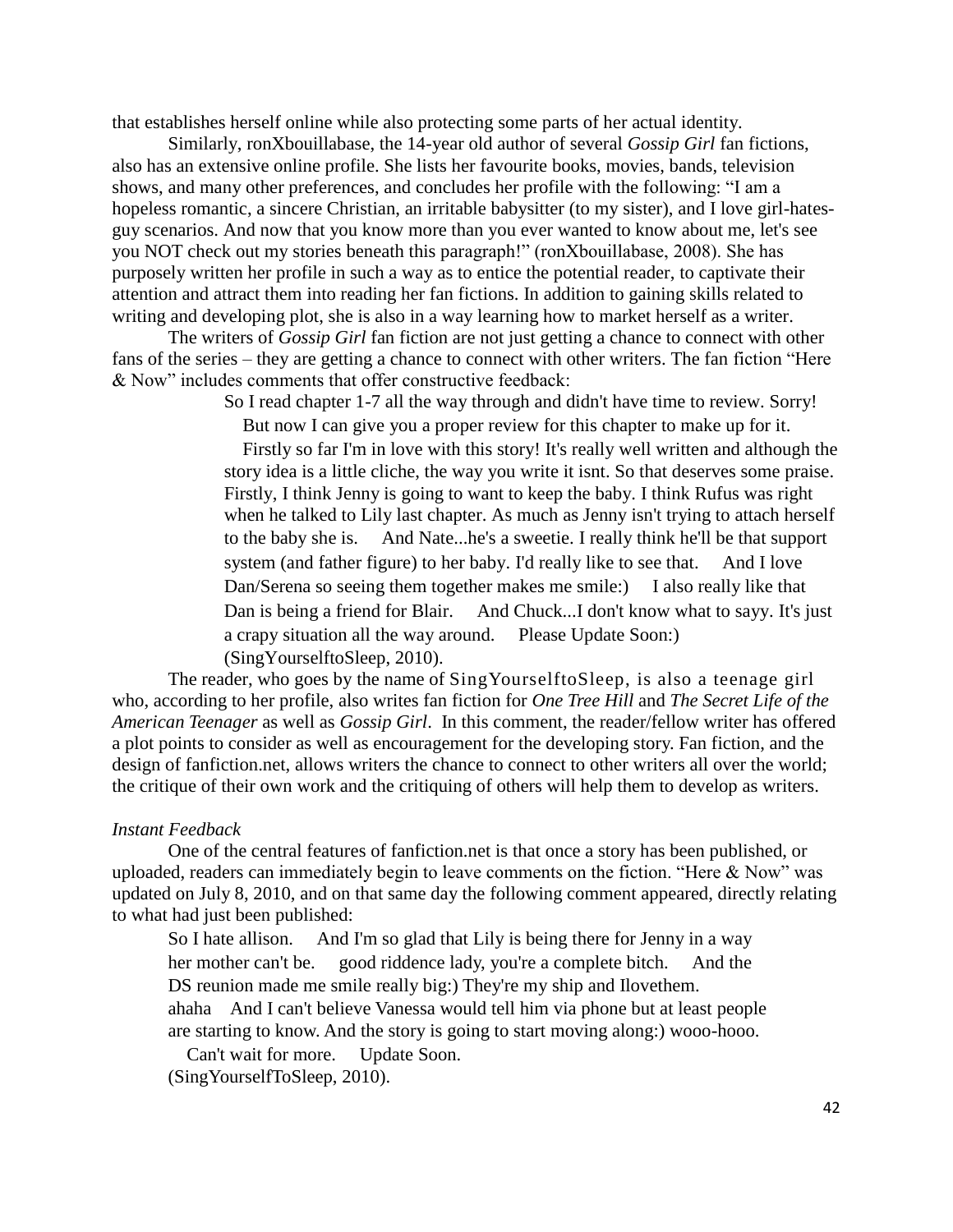This short comment describes the reader's initial reaction to the chapter: references to specific parts of the chapter that she enjoyed, suggestions of what the reader would like to see in more chapters, and encouragement for the author to keep writing. The structure of fanfiction.net and fan fiction postings in general allows for the writer and the reaction of the audience to shape the action as the story develops, which allows the teen writers to feel as if they are part of a much larger community. Their identity as a fan fiction writer is being constructed as much through their writing as through their online profile, which can instil in the authors a sense of pride and accomplishment. And, given the instant nature of fan fiction feedback, all of this can take place in a relatively short period of time.

# *The Role of Adults in Encouraging Writers of Fan Fiction*

Having looked at what teen writers practice and gain through their experiences of writing and publishing fan fiction, I believe that there is a place for teachers, librarians, and literacy educators in serving teens who are interested in or actively creating fan fiction. The following are a preliminary list of ways that adults can work to provide services for fan fiction-writing teens and young adults.

- Be informed about what fan fiction is and knowledgeable about the terms used by fan fiction writers
- Read or browse through online fan fiction sites (such as www.fanfiction.net) to see what popular topics are
- Be aware of and follow ongoing legal issues related to writing and publishing fan fiction
- Have general materials on writing in a school or library"s teen collection, especially books that emphasize that writing for pleasure can be fun and enjoyable

• Have materials specifically on fan fiction in the library or classroom collection, such as fanzines about certain books or movies, or books aimed at teens like *Career Building Through Fan Fiction Writing*

- Provide materials for patrons on such topics as fan fiction in general or potential legal issues related to fan fiction
- Create book displays related to fan fiction, such as one promoting authors who started out as fan fiction writers (examples include Meg Cabot and Naomi Novik)
- Include fan fiction writers or writing at programming events related to popular books and/or movies (current examples include *Harry Potter* or *Twilight* which have over 460,000 and 153,000 pieces of fan fiction on fanfiction.net, respectively)
- Encourage reluctant writers to use fan fiction as a starting point for creative writing assignments
- Create space in a library"s teen section for writing, including access to computers, power connections, internet connections and/or wireless internet, and chairs that are comfortable for sitting in for long periods of time
- Designate library computers and/or laptops that are specifically available to teens

# *Conclusion*

The writing of fan fiction provides teens with a chance to learn a lot more than the characterization and plot development that goes along with writing. Fan fiction allows teens to take ownership of something that they enjoy, to connect with fans and writers all over the world,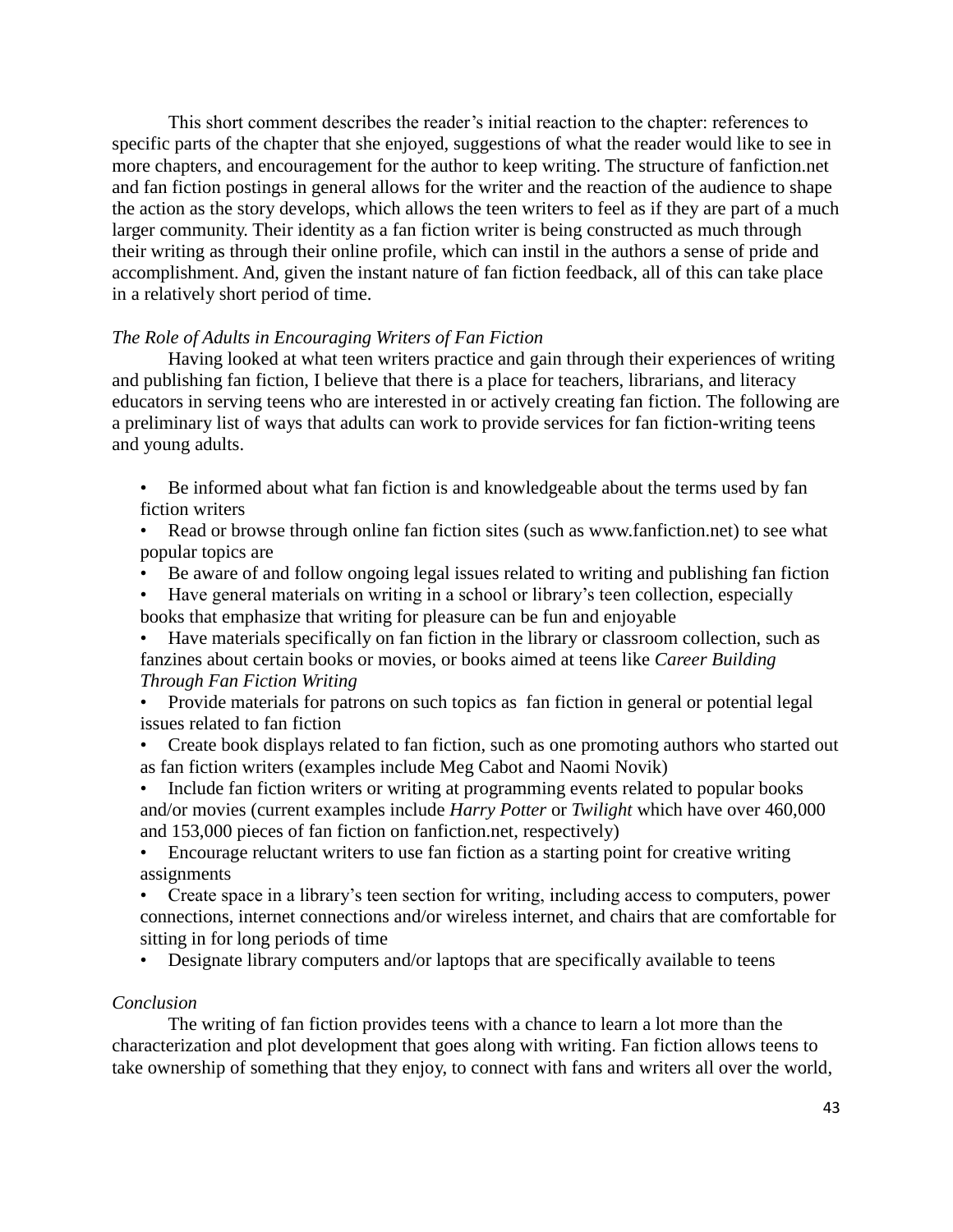and to experience encouragement in something that they enjoy. While it is true that there are legal and ethical concerns over the writing of fan fiction, a quick look at fanfiction.net shows that this has not stopped many people, including teens, from writing and creating their own versions of established stories. Librarians and teachers need to be aware not only of what fan fiction is and how people use it, but also of what role there can be for them in serving the teen writers of fan fiction. Through serving this population, librarians and teachers can help to provide more teens with the resources to create their own works and to experience the world of writing firsthand.

## *References*

- Busse, K., & Hellekson, K. (2006) Introduction: Work in Progress. In K. Busse & K. Hellekson (Eds.) *Fan Fiction and Fan Communities in the Age of the Internet* (pp*.* 5-32). Jefferson, NC: McFarland & Company.
- Collins, T. (2006). Filling the gaps: What"s happening in the world of fan fiction. *Library Media Connection, (24)*4, 36-38.
- Flench, C.E. (1999) Young Adult Authors on the Internet. *Book Report* 17.4 (1999): 44-6.
- glitterglow. (2005). I know you want me. Retrieved from

[http://www.fanfiction.net/s/2479771/1/I\\_Know\\_You\\_Want\\_Me](http://www.fanfiction.net/s/2479771/1/I_Know_You_Want_Me)

- glitterglow. (2005). *glitterglow.* Retrieved from<http://www.fanfiction.net/u/776073/glitterglow>
- Murray, S. (1999). Saving our so-called lives: Girl fandom, adolescent subjectivity, and *My So-Called Life*. In M. Kinder (Ed.) *Kids' Media Culture* (pp. 221-235). Durham, NC: Duke University Press.
- Nussbaum, E. (2005). Psst, Serena is a slut. Pass it on. *New York Magazine.* Retrieved from <http://nymag.com/nymetro/arts/books/12058/>
- ronXbouillabase. (2008). *ronXbouillabase.* Retrieved from <http://www.fanfiction.net/u/1693239/ronXbouillabase>
- Segall, M. (2008). *Career building through fan fiction writing: New work based on favorite fiction*. New York: Rosen.
- SingYourselftoSleep (2010, June 26). Reviews for Here & Now [Msg 52]. Review posted to <http://www.fanfiction.net/r/6038575/0/2/>
- SingYourselftoSleep. (2010, July 8). Reviews for Here & Now [Msg 75]. Review posted to **Error! Hyperlink reference not valid.**
- SingYourselftoSleep. (2010). *SingYourselfToSleep.* Retrieved from <http://www.fanfiction.net/u/1793410/SingYourselfToSleep>
- Smearedeveliner. (2005). The greatest day of Blair's life or is it? Retrieved from [http://www.fanfiction.net/s/2399212/1/The\\_Greatest\\_Day\\_of\\_Blairs\\_Life\\_or\\_is\\_itr](http://www.fanfiction.net/s/2399212/1/The_Greatest_Day_of_Blairs_Life_or_is_itr)
- Thomas, A. (2007). Blurring and Breaking through the Boundaries of Narrative, Literacy, and Identity in Adolescent Fan Fiction. In M. Knobel & C. Lankshear (Eds.) *A New Literacies Sampler* (pp. 137-165). New York: Peter Lang.
- von Ziegesar, C. (2003). *All I want is everything: A Gossip Girl novel*. New York: Little, Brown.
- von Ziegesar, C. (2002). *Gossip Girl*. New York: Little, Brown.

von Ziegesar, C. (2002). *You know you love me: A Gossip Girl novel*. New York: Little, Brown.

xoxoDesireh (2010). Here & now. Retrieved from

[http://www.fanfiction.net/s/6038575/1/Here\\_Now](http://www.fanfiction.net/s/6038575/1/Here_Now)